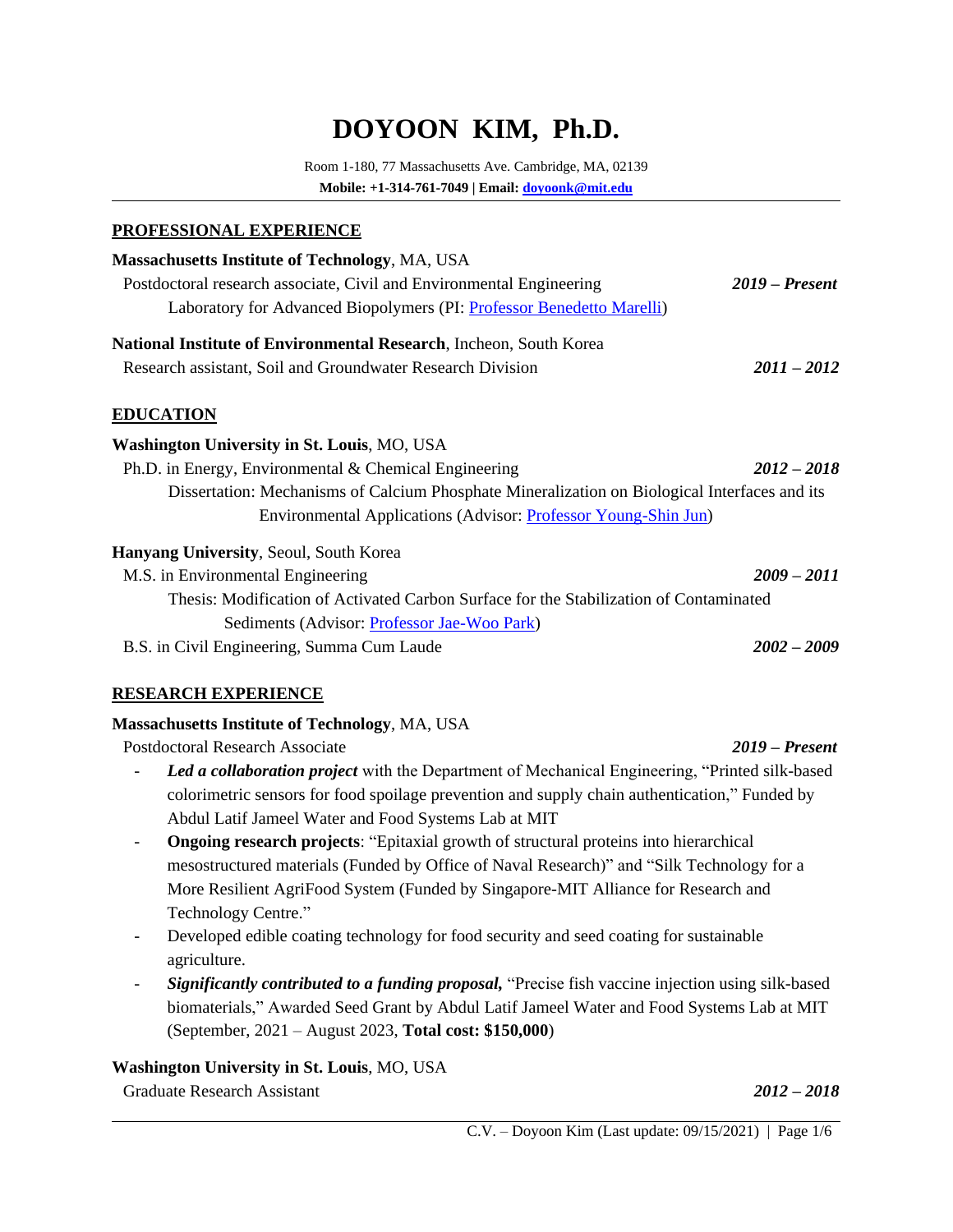C.V. – Doyoon Kim (Last update: 09/15/2021) | Page 2/6

- calcium phosphate biomaterials," Collaborative Research, Biomaterials Program, Division of Materials Research, the National Science Foundation, (September 1, 2016 – August 31, 2019. **Total cost: \$390,000**).
- Active member of Wash U Biomineralization Discussion Group (Multidisciplinary team consisting of graduate students, postdoctoral researchers, and faculty members in Department of Energy, Environmental & Chemical Engineering; Department of Mechanical Engineering and Materials Science; Department of Earth & Planetary Science; and the School of Medicine).

- *Significantly contributed to a funding proposal and actively led the project,* "Nucleation of

#### - *Developed a bioinspired phosphorus removal strategy* using hydrogel beads with seed minerals.

#### **National Institute of Environmental Research**, Incheon, South Korea

Research assistant, Soil and Groundwater Research Division *2011 – 2012*

- Investigated *the tracking groundwater pollution sources* by analyzing amino acids in leakage.

#### **Hanyang University**, Seoul, South Korea

Graduate Research Assistant *2009 – 2011*

- *Develop surface-modified activated carbon* materials for removal of co-existing heavy metal and polyaromatic hydrocarbons in sediments.
- Evaluated *biaoccumulations of heavy metals in earthworms* exposed to contaminated sediments.

## **TEACHING EXPERIENCE**

#### **Massachusetts Institute of Technology**, MA, USA

Postdoctoral Teaching Fellow *2019*

- Contributed to developing a new course material for first-year students (CEE 1.008: Engineering Solutions to Societal Challenges, Instructor: Prof. Saurabh Amin)

Guest Lecturer (CEE 1.008, Engineering Solutions to Societal Challenges)

- Provided an in-class lecture and a lab-session (CEE for sustainable food supply chain) *2019*
- Developed and led a virtual experimental session; Contributed to a virtual lecture (Innovations in Biomaterials for Agriculture and Food Safety) *2020*

## **Washington University in St. Louis**, MO, USA

Guest Lecturer (EECE 505, Aquatic Chemistry)

| Organized software training session for Thermodynamic Simulations using MINEQL+ and |               |
|-------------------------------------------------------------------------------------|---------------|
| Visual MINTEQ                                                                       | $2013 - 2018$ |
| Provided lectures on thermodynamics with non-ideal effects and kinetic reactions    | $2017 - 2018$ |

Guest Lecturer for Lab Class (EECE 534, Environmental Nanochemistry)

- Demonstrated synthesis and analysis of magnetite nanoparticles *2016 – 2018*

Graduate Teaching Assistant *2013 – 2014*

- Aquatic Chemistry (EECE 505, Fall 2013)
- Atmospheric Science and Climate (EECE 547, Spring 2014)
- Engineering Economics, Analytics, and Policy Analysis Tools (EECE 382, Fall 2014)
- Certificate for participating TA-Training Workshop (August, 2013)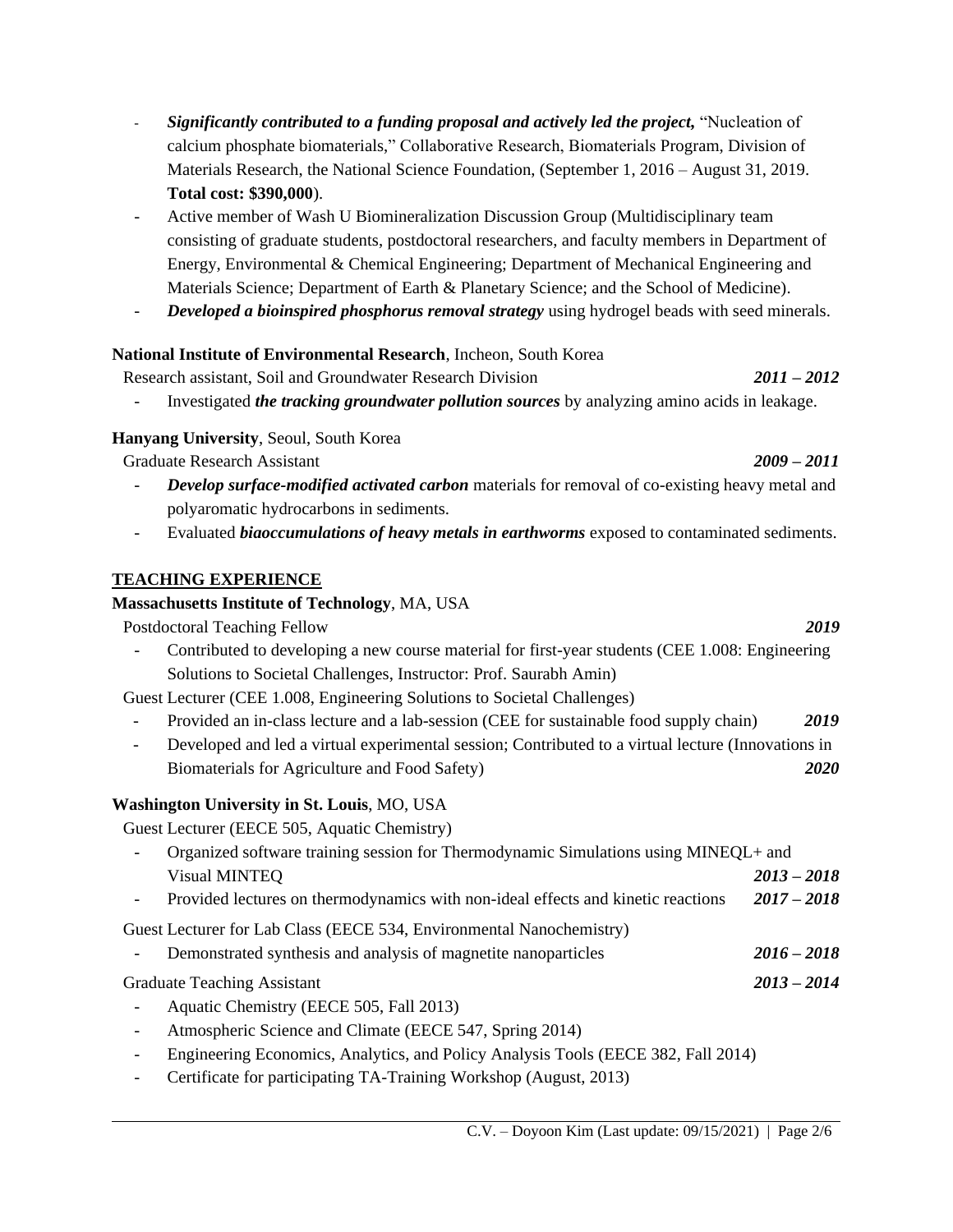#### **PUBLICATIONS (**[Google Scholar Profile](https://scholar.google.com/citations?user=q-dDIGoAAAAJ&hl=en) citation: 255, h-index: 8)

Peer-Review Journal Articles (\*Corresponding author; <sup>#</sup>Equally contributed) **Published/Accepted (first/co-first author)**

- 10. *Kim, D.*, Lee, B., Marshall, B., Thomopoulos, S., and Jun, YS.\* **(2021)** Cyclic Strain Enhances Calcium Phosphate Nucleation and the Elastic Modulus of Collagen Matrices at the Early Stages of Mineralization. *Biomaterials Science*, DOI: 10.1039/D1BM00884F.
- 9. *Kim, D*., Cao, Y., Mariappan, D., Bono Jr., M. S., Hart, A. J., and Marelli, B.\* **(2021)** A Microneedle Technology for Sampling and Sensing Bacteria in the Food Supply Chain. *Advanced Functional Materials*, DOI: 10.1002/adfm.202005370. (Featured on the front cover of Vol. 31, Issue 1. Top 5% [Altmetric attention Score.](https://wiley.altmetric.com/details/89711797) Highlighted in >22 news outlets including *[MIT News](https://news.mit.edu/2020/velcro-food-sensor-spoilage-0909)* and *[Daily Mail.com](https://www.dailymail.co.uk/sciencetech/article-8715217/Velcro-like-needle-developed-MIT-determines-food-spoiled-contaminated-e-Coli.html)*)



- 8. Ruggeri, E.,# *Kim, D*., # Cao, Y., Fare, S., De Nardo, L., and Marelli, B.\* **(2020)** A Multilayered Edible Coating to Extend Produce Shelf-life. *ACS Sustainable Chemistry & Engineering*, DOI: 10.1021/acssuschemeng.0c03365.
- 7. *Kim, D.*, Lee, B., Marshall, B., Eunyoung Jang, Thomopoulos, S., and Jun, YS.\* **(2020)** Pulsed Electrical Stimulation Enhances Body Fluid Transport for Collagen Biomineralization, *ACS Applied Bio Materials*, DOI: 10.1021/acsabm.9b00979.
- 6.*Kim, D.*, Lee, B., Thomopoulos, S., and Jun, YS.\* (**2018**) The Role of Confined Collagen Geometry in Decreasing Nucleation Energy Barriers to Intrafibrillar Mineralization, *Nature Communications*, DOI: 10.1038/s41467-018-03041-1. [Open Access Link](https://www.nature.com/articles/s41467-018-03041-1) (Top 5% [Altmetric](https://www.altmetric.com/details/33984617)  [attention Score.](https://www.altmetric.com/details/33984617) Highlighted in >7 news outlets, including *[the Source](https://source.wustl.edu/2018/04/new-cellular-insights-in-bone-development/)* and *[NSF news](https://www.nsf.gov/news/news_summ.jsp?cntn_id=245118&org=NSF&from=news)*.)
- 5. *Kim, D.*, Wu, T., Cohen M., Jeon, I., and Jun, YS.\* (**2018**) Designing the Crystalline Structure of Calcium Phosphate Seed Minerals in Organic Templates for Sustainable Phosphorus, *Green Chemistry*, DOI: 10.1039/C7GC02634J.
- 4. *Kim, D.*, Lee, B., Thomopoulos, S., and Jun, YS.\* (**2016**) *In situ* Evaluation of Calcium Phosphate Nucleation Kinetics and Pathways during Intra-and Extrafibrillar Mineralization of Collagen Matrices. *Crystal Growth & Design*, DOI: 10.1021/acs.cgd.6b00864.
- 3. *Kim, D.*, Min, J., Yoo, Y., and Park, J. -W.\* (**2014**) *Eisenia fetida* Growth Inhibition by Amended Activated Carbon Causes Less Bioaccumulation of Heavy Metals. *Journal of Soils and Sediments*, DOI: 10.1007/s11368-014-0934-0.
- 2. *Kim, D.*, Kim, C. -K., Chun, B., and Park, J. -W.\* (**2012**) Enhanced Heavy Metal Sorption by Surface-Oxidized Activated Carbon Does Not Affect the PAH Sequestration in Sediments, *Water, Air, & Soil Pollution*, DOI: 10.1007/s11270-012-1101-0.
- 1. *Kim, D.*, Jung, Y. -W., Kwon, S. -J., and Park, J. -W.\* (**2011**) Adsorption of Cadmium (Ⅱ) from Aqueous Solutions by Thiol-functionalized Activated Carbon, *Water Science and Technology: Water Supply*, DOI: 10.2166/ws.2011.009.

## **Published/Accepted (co-author)**

16. Jun, YS.\*, Zhu, Y., Wang, Y., Ghim, D., Wu, X., *Kim, D.,* and Jung, H. (**2022**) Classical and Nonclassical Nucleation and Growth Mechanisms for Understanding Nanoparticle Formation, the *Annual Review of Physical Chemistry* (Accepted).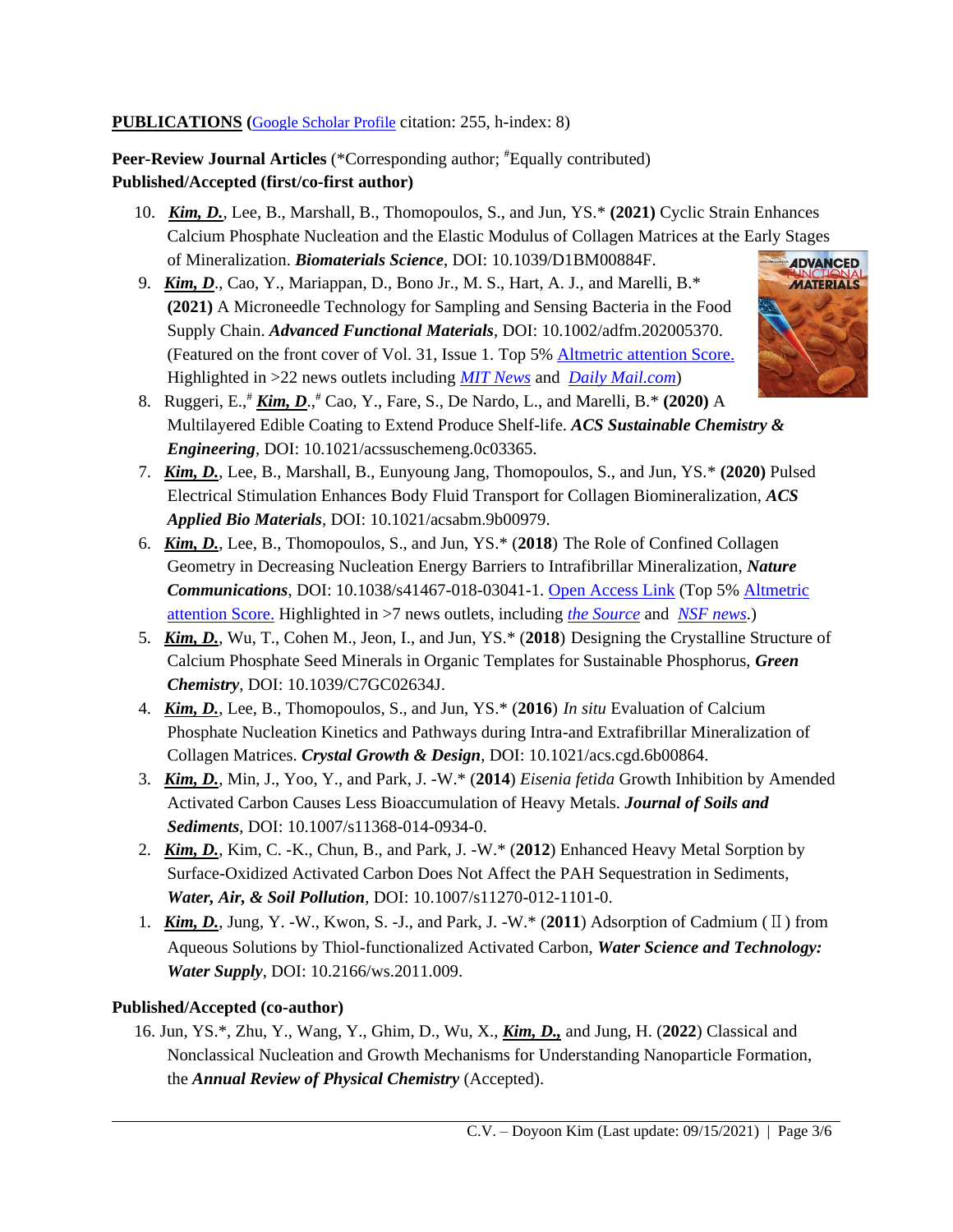- 15. Zhu, Y., Li, Q., *Kim, D.*, Min, Y., Lee, B., and Jun, YS.\* (**2021**) Sulfate-Controlled Heterogeneous CaCO<sub>3</sub> Nucleation and Its Non-linear Interfacial Energy Evolution. *Environmental Science & Technology*, DOI: 10.1021/acs.est.1c02865.
- 14. Zvinavashe, A.T., Laurent, J., Sun, H., *Kim, D*., Effa Fouda, H.M., and Marelli, B.\* (**2021**) Programmable Design of Seed Coating Function Induces Water-stress Tolerance in Semi-arid Regions. *Nature Food*, DOI: 10.1038/s43016-021-00315-8.
- 13. Neil, C., Wu, X., *Kim, D.*, Jung, H., Zhu, Y., Ray, J. and Jun, YS.\* (**2020**) Arsenite Oxyanions Affect CeO<sup>2</sup> Nanoparticle Dissolution and Colloidal Stability. *Environmental Science: Nano*, DOI: 10.1039/d0en00970a.
- 12. Wu, X., Burnell, S., Neil, C., *Kim, D*., Zhang, L., Jung, H., and Jun, YS.\* (**2020**) Effects of Phosphate, Silicate, and Bicarbonate on Arsenopyrite Dissolution and Secondary Mineral Precipitation, *ACS Earth and Space Chemistry,* DOI: 10.1021/acsearthspacechem.9b00273.
- 11. Wu, X., Bower, B., *Kim, D*., Lee, B., and Jun, YS.\* (**2019**) Dissolved Organic Matter Affects Arsenic Mobility and Iron(III) (hydr)oxides Formation: Implications for Managed Aquifer Recharge, *Environmental Science & Technology*, DOI: 10.1021/acs.est.9b04873.
- 10. Min, Y., *Kim, D*., and Jun, YS.\* (**2018**) Effects of Na<sup>+</sup> and K<sup>+</sup> Exchange in Interlayers on Biotite Dissolution under Geologic CO<sup>2</sup> Sequestration Conditions, *Environmental Science & Technology*, DOI: 10.1021/acs.est.8b04623.
- 9. Wu, X., Neil, C., *Kim, D.,* Jung, H., Newville, M., and Jun, YS.\* (**2018**) Co-effects of UV/H2O<sup>2</sup> and Natural Organic Matter on the Surface Chemistry of Cerium Oxide Nanoparticles, *Environmental Science: Nano,* DOI: 10.1039/C8EN00435H.
- 8. Zhang, L., *Kim, D*., and Jun, YS.\* (**2018**) Effects of Phosphonate Structures on Brine−Biotite Interactions under Subsurface Relevant Conditions, *ACS Earth and Space Chemistry*, DOI: 10.1021/acsearthspacechem.8b00075.
- 7. Zhang, L., *Kim, D*., and Jun, YS.\* (**2018**) The Effects of Phosphonate-Based Scale Inhibitor on Brine−Biotite Interactions under Subsurface Conditions, *Environmental Science & Technology*, DOI: 10.1021/acs.est.7b05785.
- 6. Zhang, L., *Kim, D*., Kim, Y., Wen, J., and Jun, YS.\* (**2017**) Effect of Phosphate on Biotite Dissolution and Secondary Precipitation under conditions relevant to engineered subsurface processes, *Physical Chemistry Chemical Physics*, DOI: 10.1039/C7CP05158A.
- 5. Hui, Y.,# Jung, H., *Kim, D.*, # and Jun, YS.\* (**2017**) Kinetics of *α*-MnOOH Nanoparticle Formation through Enzymatically-catalyzed Bio-mineralization inside Apoferritin, *Crystal Growth & Design*, DOI: 10.1021/acs.cgd.7b00568.
- 4. Jung, H., Chandha, T.S., *Kim, D.,* Biswas, P., and Jun, YS.\* (**2017**) Photochemically-Assisted Fast Oxidation of Manganese and Formation of δ-MnO<sup>2</sup> Nanosheet in Nitrate Solution, *Chemical Communications*, DOI: 10.1039/C7CC00754J*.*
- 3. Jun, YS.,\* *Kim, D*., and Neil, CW. (**2016**) Heterogeneous Nucleation and Growth of Nanoparticles at Environmental Interfaces, *Accounts of Chemical Research*, DOI: 10.1039/C7CC00754J. [Open Access Link](https://pubs.acs.org/doi/pdf/10.1021/acs.accounts.6b00208)
- 2. Lee, J., *Kim, D.*, Park, J. –W.\* (**2011**) Long-Term Effect of Consolidation on Contaminant Transport, *Journal of the Korean Geotechnical Society*, DOI: 10.7843/kgs.2011.27.1.035.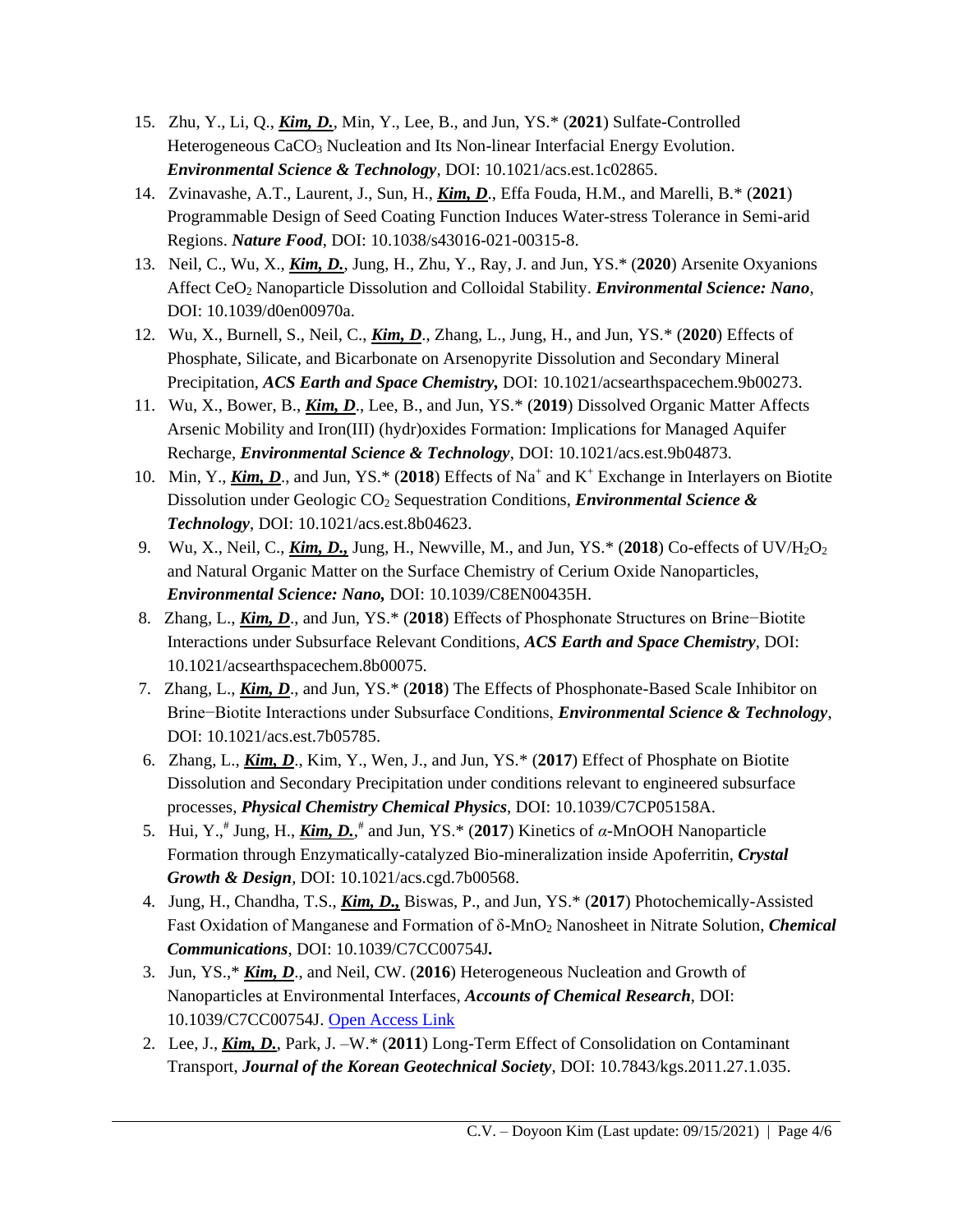1. Yeo, I. H., *Kim, D.*, Paik, J. H., Lee, Y. J., Shin, M. C., and Park, J. –W.\* (**2010**) Modeling of Blades to Enhance Self-power Generation in Pipe Flow, *Journal of the Korean Society of Water and Wastewater*, 24(3): 277-285.

## **U.S Patent**

1. *Kim, D.*, and Jun, YS. (2019). Engineered Calcium Alginate and Uses Thereof. U.S. Patent Application No. 16/397,898 (Pending).

# **PROFESSIONAL PRESENTATIONS**

# **Invited Talks**

- 3. Silk-based Biopolymer Technology for Food Safety and Security, The 6th International Water Industry Conference, Daegu, South Korea, September 23, 2020.
- 2. Silk-based Microneedle Technology for the Colorimetric Detection of Bacteria for Improved Food Quality Monitoring System, Henry L. Pierce Laboratory Seminar Series, Department of Civil and Environmental Engineering, Massachusetts Institute of Technology, MA, USA, June 9, 2020.
- 1. Studies of Calcium Phosphate Nucleation to Understand Bone Mineralization and to Develop Sustainable P Management Strategy, Environmental Systems Laboratory, Department of Civil and Environmental Engineering, Hanyang University, Seoul, South Korea, May 17, 2018.

# **Conference Presentations** (\* oral presenter, # poster presenter)

- 16. *Kim, D.*\*, Cao, Y., and Marelli, B. **(2021)** Use of Biopolymer-Based Microneedle Technology for the Sustainable Food Supply Chain, *2021 MRS Spring/Fall Meeting*., Boston, MA, USA (Accepted for upcoming event).
- 15. *Kim, D.*\*, Cao, Y., and Marelli, B. **(2021)** Silk-Based Microneedle Biosensor for Sustainable Food Supply Chain, *2021 AIChE Annual Meeting*, Boston, MA, USA (Accepted for upcoming event).
- 14. *Kim, D.*\*, Cao, Y., Mariappan, D., Bono Jr., M. S., Hart, A. J., and Marelli, B. **(2020)** Reconstructing Bombyx mori Silk Fibroin into a 3D Porous Microneedle Array for Detection of Food Bacteria, *2020 Virtual MRS Spring/Fall Meeting*.
- 13. *Kim, D.* **(2020)** Dynamic Control of Nanocrystal Nucleation and Biopolymer Assembly for the Water-Food-Energy Nexus, Meet the New Faculty Candidates - Virtual Session, *2020 Virtual MRS Spring/Fall Meeting*.
- 12. *Kim, D.*# and Marelli, B. **(2020)** Engineering Biopolymer Crystallinity in Microneedles for Improved Food Monitoring System, Meet the Faculty and Post-Doc Candidates Poster Session, *2020 Virtual AIChE Annual Meeting*, San Francisco, CA, USA.
- 11. *Kim, D.*\*, Lee, B., Thomopoulos, S., and Jun, YS. **(2018)** Thermodynamics of Confined Calcium Phosphate Nucleation in Collagen Fibrils, Special Symposium on "Biomineralization & Biocompatible Minerals," *The 255th ACS National Meeting*, New Orleans, LA, USA.
- 10. *Kim, D.*#, Cohen, M., Jeon, IH., Burnell, S., and Jun, YS. **(2017)** Utilization of Poorly Crystalline Calcium Phosphate Minerals for Selective Phosphate Recovery and Recycling, *The 2017 Association of Environmental Engineering and Science Professors Conference*, Ann Arbor, Michigan, USA.